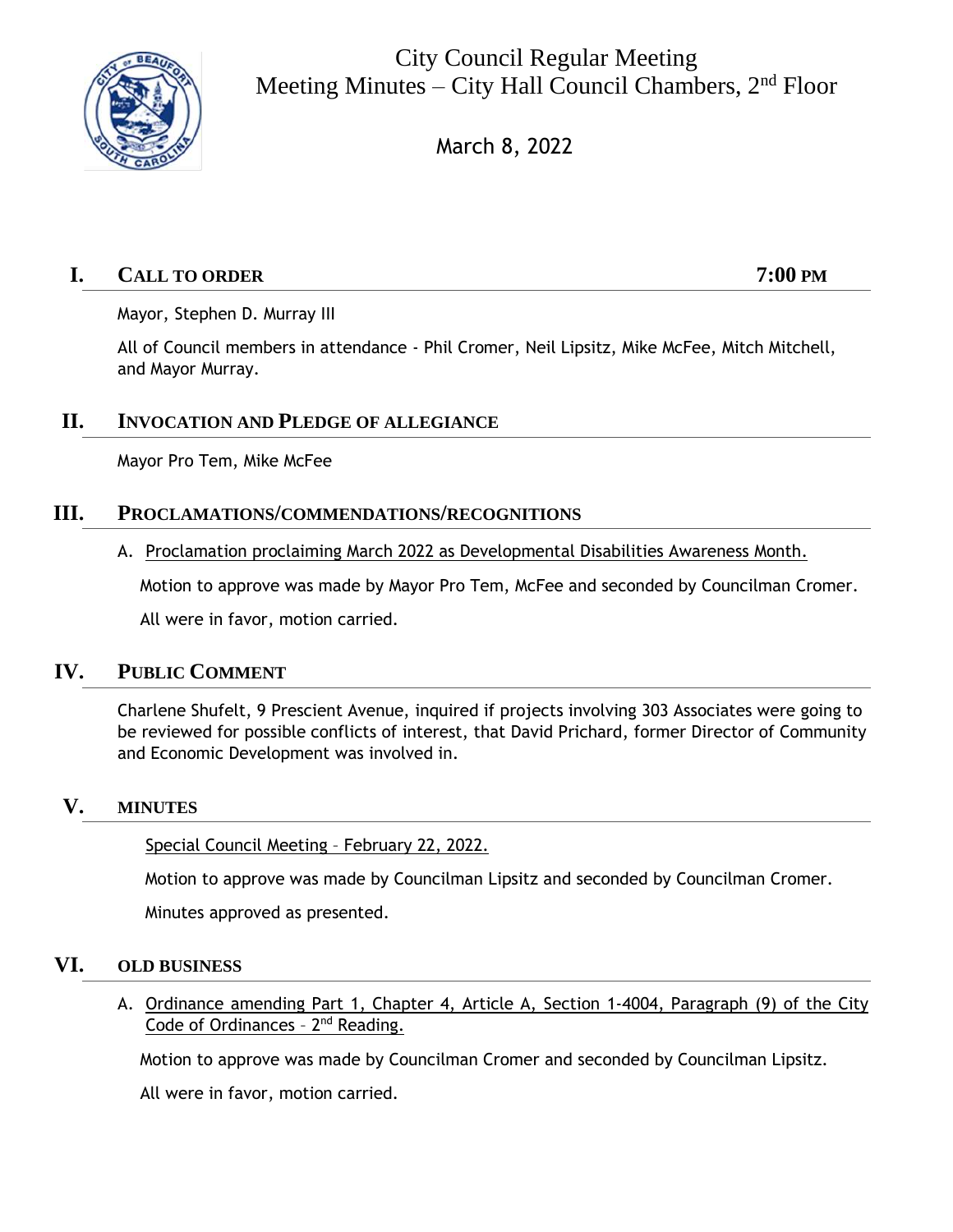## B. FY 2022 ARPA Fund Budget Amendment - 2<sup>nd</sup> Reading.

Motion to approve was made by Mayor Pro Tem, McFee and seconded by Councilman Cromer.

William Smith addressed council on the matter.

Larry Holman, 3 Petigru Drive, addressed council on the matter.

Kevin Holman, 3 Petigru Drive, addressed council on the matter.

All were in favor, motion carried.

#### **VII. NEW BUSINESS**

A. Request for street closure, parking spaces, waiver of Open Container, Drinking in Public, and Noise Ordinances for Harvey and Battey to host a private party on Saturday, May 7, 2022, 4:00 pm – 9:00 pm.

Motion to approve was made by Councilman Lipsitz and seconded by Mayor Pro Tem, McFee.

All were in favor, motion carried.

B. Request from Beaufort Water Festival for use of the Waterfront Park, street closures, sale of alcohol, use of seawall, day dock, waiver of Noise Ordinance and Co-Sponsorship for Opening Ceremonies for the 66<sup>th</sup> Annual Beaufort Water Festival, July 15 - 24, 2022.

Motion to approve was made by Mayor Pro Tem, McFee and seconded by Councilman Cromer.

All were in favor, motion carried.

C. Request from Beaufort Memorial Hospital to host the Wellness Mobile in the Marina Parking Lot once a month between 9:00 am – 12:00 pm and waiver of parking fees.

Motion to approve was made by Councilman Cromer and seconded by Mayor Pro Tem, McFee.

All were in favor, motion carried.

D. Request from Historic Beaufort Foundation to host the 2022 Spring Architect's Tour on Saturday, March 19, 2022, 10:00 am – 3:00 pm, with allowance of parking on Hermitage Road.

Motion to approve was made by Councilman Cromer and seconded by Mayor Pro Tem, McFee.

All were in favor, motion carried.

E. Ordinance adopting "Beaufort 2021 Comprehensive Plan - 1<sup>st</sup> reading.

Motion to approve was made by Mayor Pro Tem, McFee and seconded by Councilman Cromer.

Bill Prokop, City Manager stated that the Comprehensive Plan has been reviewed and is being recommended by the Metropolitan Planning Commission.

William Smith addressed council on the matter.

Letter and email from Jessie White, Coastal Conservation League, are attached at the end of these minutes.

All were in favor, motion carried.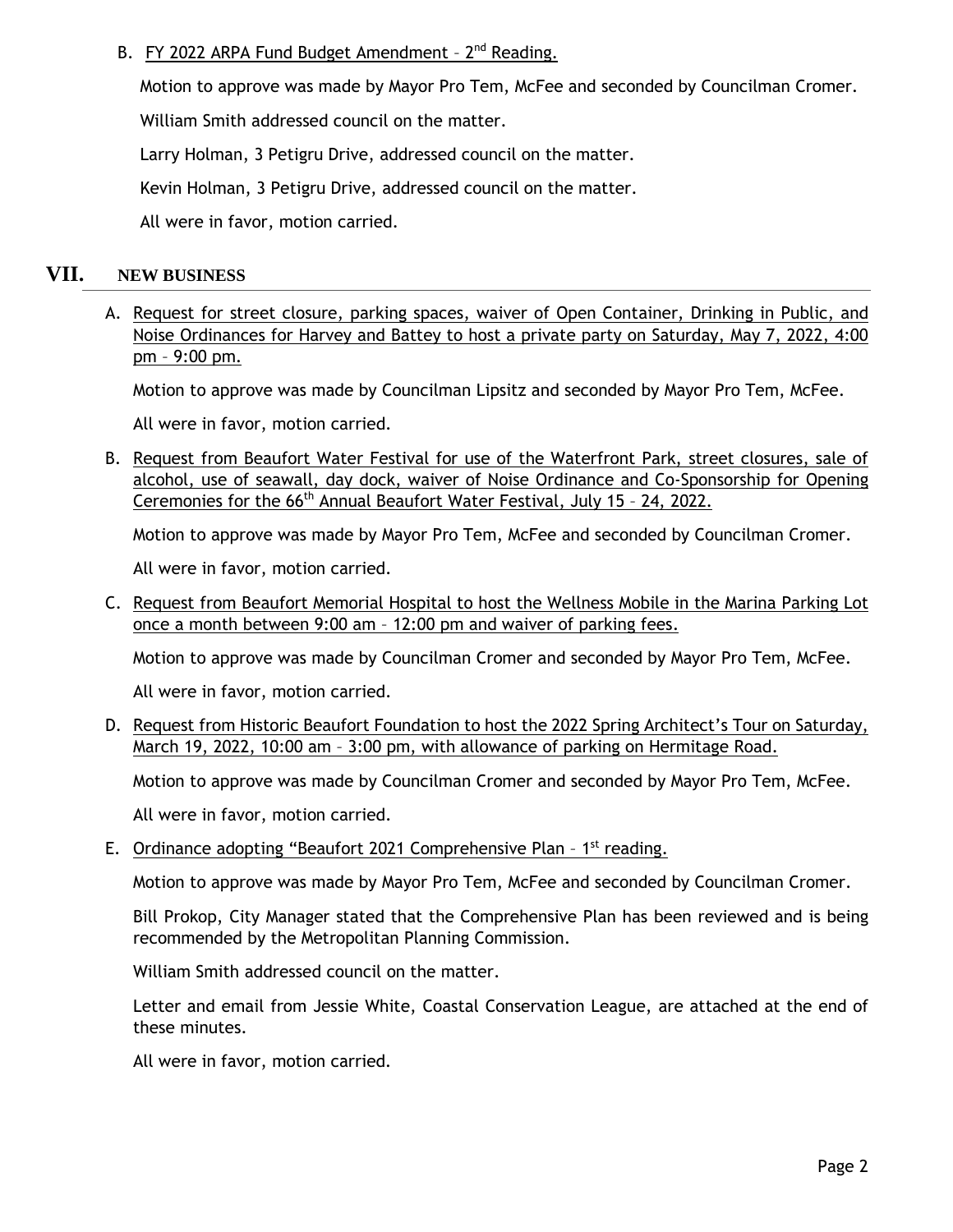# **VIII. REPORTS**

#### **City Manager's Report**

Mentioned that the concert by the USMC and Army bands this past Saturday was fantastic.

Gave a special "thank you" to all the ladies as we celebrate International Women's Day today.

Reported about the F18 hornet that crashed near the Air Station. Both the pilot and co-pilot were able to eject safely. The military is managing the investigation.

Reminded the citizens about the County Parks and Recreation meeting on Thursday, March 10, 2022, at the Charles Lind Brown Center beginning at 6:00 pm.

Stated that Public Works staff are busy getting the parks ready for Spring.

Reported that Beaufort was voted the Best Small Town by Southern Living Magazine for 2022.

Thanked everyone that had a part in the updating of the Comprehensive Plan. Once approved, the plan will be posted on the City's website, and printed copies will be available.

The MRB Group has been hired to assist us in the analysis of our Community and Economic Development Department, and to help determine the skills needed by the next Director.

Mentioned that the city has been awarded the Municipal Association of South Carolina (MASC) 2022 Achievement Award for the work that was done with the Mossy Oaks Stormwater Project.

Asked all to join him in expressing support and prayers for the people of Ukraine.

#### **Mayor's Report**

Wished all ladies a Happy International Women's Day.

Congratulations to Beaufort Memorial Hospital for an outstanding Valentine's Ball.

Thanked Downtown Operations and Community Services on a well-attended Combined Arms Concert.

Thanked the Local Charities Group for all they do in raising money for local organizations.

Reported that there are more tickets available for CAPA's Dancing With Our Stars event now that capacity restrictions have been lifted at USCB's Performing Arts Center.

Stated that the South Coast Cyber Center Summit was successful and very well attended.

#### **Councilman Lipsitz**

Reported that he had the privilege of working the Beaufort Charities Oyster Roast.

#### **Mayor Pro Tem, McFee**

Stated it was nice to see a great crowd at the Ribbon Cutting for the USCB Sand Shark Cafe on New Castle Street. The cafeteria is open to the public as well.

Mentioned that he is a judge at the Dancing With Our Stars event on Saturday, March 12, 2022.

#### **Councilman Mitchell**

Wished all ladies, near and far, a Happy International Women's Day.